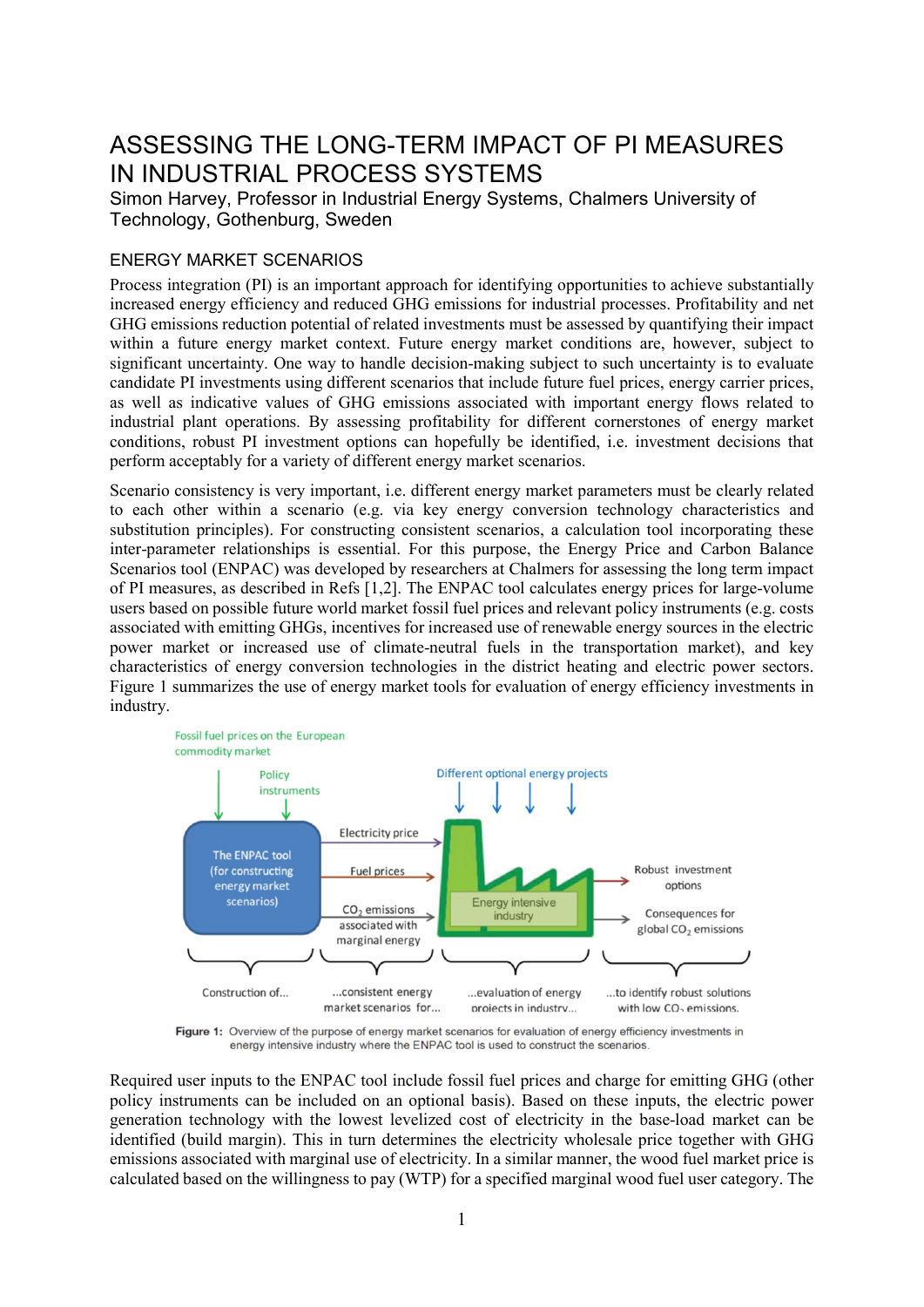GHG emission consequences of marginal use of biomass can thus also be determined, assuming that biomass is a limited resource. Finally, WTP for industrial excess heat in the district heating market is determined based on the identified price setting technology in a representative heat market. With this procedure, consistent future energy market prices can be determined. Moreover, GHG emissions related to changes of energy flows to/from an industrial can also be determined.

### EX-ANTE EVALUATION OF BIOREFINERY OPTIONS FOR A TMP PULP MILL USING ENERGY MARKET SCENARIOS

The approach outlined above has been used successfully in some recent large R&D projects in collaboration with Swedish industry, see for examples Refs [3-8]. Hereafter we present highlights from recent PI studies at Chalmers [9] that illustrate the importance of time-depending factors for GHG mitigation assessments of possible biorefinery concepts based on thermal gasification of wood biomass integrated with a thermo-mechanical pulp (TMP) mill co-located with a sawmill, as shown in Figure 2. Three possible options for utilizing the gas produced via biomass gasification were evaluated: (i) combustion in a gas turbine for electricity generation; (ii) production of methanol; (iii) production of Fischer-Tropsch (FT) liquids. The integrated biorefinery plants were assumed to be sized such that the excess heat they release corresponds exactly to the external heating demand of the host TMP mill. The different alternative biorefineries were evaluated with respect to impact on the overall mill mass and energy balances and GHG emissions.



**Figure 2**. *Energy and material flows of the combined TMP mill and sawmill. The biomass residues (bark, sawdust, cutter shavings) delivered from the sawmill to the TMP mill match the fuel demand of the steam boiler.*

Detailed PI studies were conducted for the integrated biorefineries and biomass input, power balance as well as product output were calculated for the three cases. Table 1 shows the relative change in biomass usage and electricity/biofuel production for the mill integrated with the biorefinery compared to the pulp mill base case.

|                                    | <b>CHP</b> | <b>Gas turbine</b> | Methanol | FT liquids |
|------------------------------------|------------|--------------------|----------|------------|
| Biomass [MW <sub>LHV</sub> ]       |            |                    |          |            |
| Demand                             | 98.6       | 220                | 635      | 285        |
| Available on site <sup>a</sup>     | 98.6       | 98.6               | 98.6     | 98.6       |
| Surplus/deficit <sup>b</sup>       | 0          | $-121.4$           | $-536.4$ | $-186.4$   |
| Electricity [MW]                   |            |                    |          |            |
| TMP/sawmill                        | $-194$     | $-194$             | $-194$   | $-194$     |
| Energy mill                        | 17.8       | 83                 | $-14.4$  | $-18.6$    |
| Surplus/deficit <sup>c</sup>       | $-176.2$   | $-111$             | $-208.4$ | $-212.6$   |
| Compared to base case <sup>d</sup> |            | $-65.2$            | 32.2     | 36.4       |
| Biofuel [MW <sub>LHV</sub> ]       |            |                    | 322      | 148        |

[Available on site - demand].

<sup>b</sup> [Surplus/deficit (base case) – surplus/deficit (energy mill)].

 $\mathbf c$  $[TMP/sawmill + energy mill].$ 

 $d$  [Surplus/deficit (base case) – surplus/deficit (energy mill)].

**Table 1**. *Summary of results for integrated cases including the sawmill*.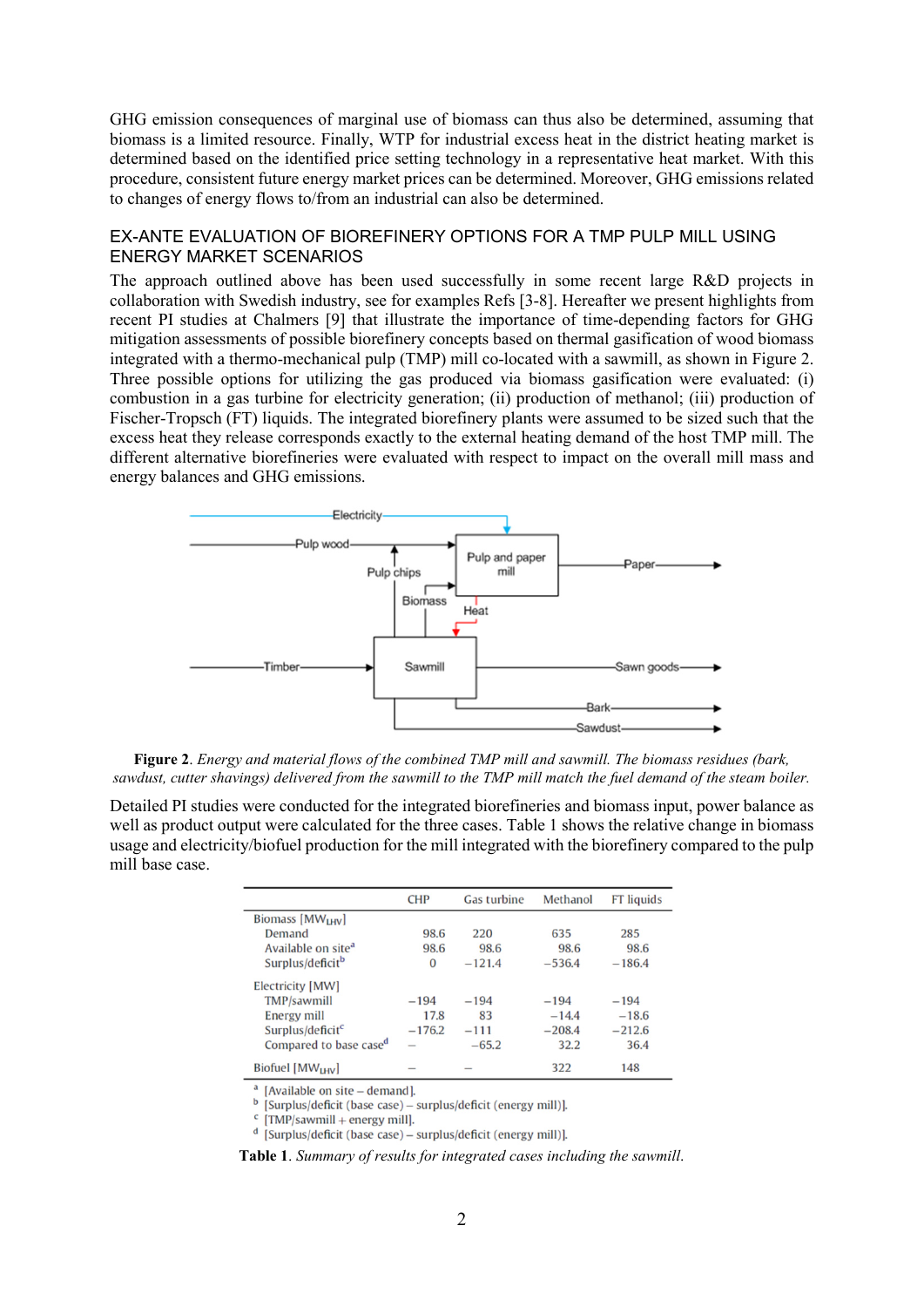Three different energy market scenarios (generated using the ENPAC tool) were considered, with substantially different base-load build margin grid power generation technologies so as to highlight how this parameter has a major influence on the GHG mitigation potential for the three integrated biorefinery concepts. The build margin power plant technologies and associated  $CO<sub>2</sub>$  emissions in the three scenarios were (i) coal-fired steam cycle  $(680 \text{ kg}_{CO2}/\text{MWh}_{el})$ , (ii) natural gas fired combined cycle (NGCC) (329 kg<sub>CO2</sub>/MWh<sub>el</sub>), and (iii) coal-fired steam cycle with CCS (similar to wind or solar power from a GHG emissions perspective) (129 kg $_{CO2}/MWh_{el}$ ). Figure 3 shows the specific CO<sub>2</sub> emissions reduction (accounting for the changes in power grid emissions) for the three evaluated cases, related to the necessary extra biomass input compared to base case operation.



**Figure 3** *Specific CO<sup>2</sup> emissions reduction of integrated and stand-alone energy mills for three different marginal electricity production technologies. The grey bar, on top of a red bar, indicates the reduction potential if CO<sup>2</sup> streams in the FT processes are captured and stored. The specific CO<sup>2</sup> emissions reduction potential of co-firing biomass in a coal power plant is shown for comparison.*

The biorefinery concept with the highest  $CO<sub>2</sub>$  emissions reduction potential is dependent on the marginal electricity production technology. The large electricity surplus achieved by the gas turbine cogeneration plant leads to a high  $CO<sub>2</sub>$  emissions reduction potential if the marginal base-load grid emissions are high (coal or NGCC power plants without CCS). Conversely, the transportation fuel cases (methanol and FT liquids) have substantial electricity deficits, compared with the mill base case, and are thus favoured by scenarios with carbon-lean electricity generation technology (e.g. coal with CCS).

The amount of available biomass on site was assumed to be fixed, whereas the amount of external biomass feedstock depends on the size of the biorefinery. The specific reduction is calculated as the amount of energy product (electricity or transportation fuel) produced per unit of external biomass input. Even though this implies that large quantities of biomass feedstock must be transported in some cases, the related  $CO<sub>2</sub>$  emissions are nevertheless very small compared to the overall emissions over the whole value chain.

For comparison, the specific emissions reduction from co-firing biomass in a coal power plant are shown to the right (in black) in Figure 3. The figure shows clearly that the gas turbine case is the only option that can achieve greater  $CO<sub>2</sub>$  emissions reduction than co-firing of biomass in a coal power plant. Both of the biofuel cases always have a significantly lower  $CO<sub>2</sub>$  emissions reduction potential than co-firing with coal.

## **CONCLUSION**

The example discussed in this paper shows that the GHG emissions mitigation potential for a biorefinery concept can change considerably over time, if the possible variation of important input parameters are considered. The grid base load build margin power generation technology was selected to illustrate this. Other important parameters will also affect both the GHG emission reduction potential and the economic performance of biorefinery concepts and other process decarbonisation measures. By combining PI